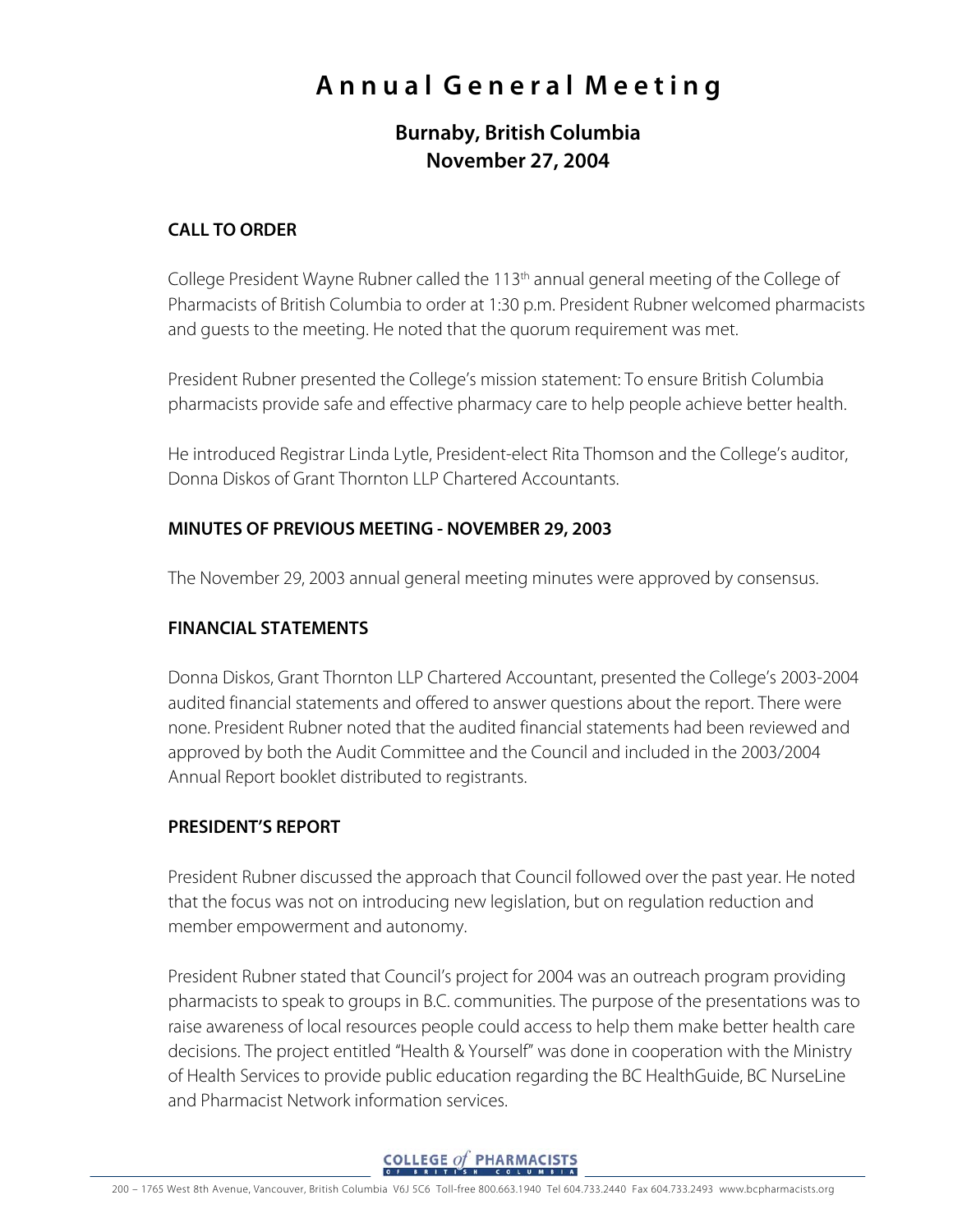The program also taught the public about what they could expect from their community and hospital pharmacists and the role of the College of Pharmacists of B.C. To date, eight workshops have been completed reaching over 170 members of the public.

#### **REGISTRAR'S REPORT**

Registrar Lytle discussed the changes in the College and membership that she has witnessed during the last decade. She talked about how Council has been active in the area of policy governance ensuring that College outcomes are determined by the elected and appointed Council members, rather than College staff. In the late 1990's, national pharmacy practice standards and drug harmonization were achieved. This enabled the Mutual Recognition Agreement to be implemented, allowing pharmacists to move from province to province with minimal barriers. More recently, Registrar Lytle noted, prescribing authority for pharmacists had been granted. She also noted changes within the College such as the upgraded website, the improved communications program and newsletter enhancements. The College is now focusing on the Quality Outcomes Program, specifically on education and remediation.

Registrar Lytle informed the members in attendance that she had submitted her resignation to Council and the College on November 26, 2004 to be effective June 30, 2005. She thanked everyone and expressed her appreciation for their support over the years.

#### **ANNUAL REPORT**

President Rubner invited comments or questions regarding the 2003/2004 Annual Report, which had been mailed to registrants earlier. There were none.

## **REPORT OF COUNCIL ELECTIONS**

Elections were held in District 2, 4 and 6. Amin Bardai and Erica Gregory were elected in Districts 2 and 4 respectively. John Hope was elected by acclamation in District 6.

President Rubner presented government appointee Michael MacDougall with a Councillor lapel pin.

The 2004 – 2005 Councillors were introduced to the annual general meeting participants:

| Wayne Rubner | District 1 |
|--------------|------------|
| Amin Bardai  | District 2 |
| Howard Rose  | District 3 |